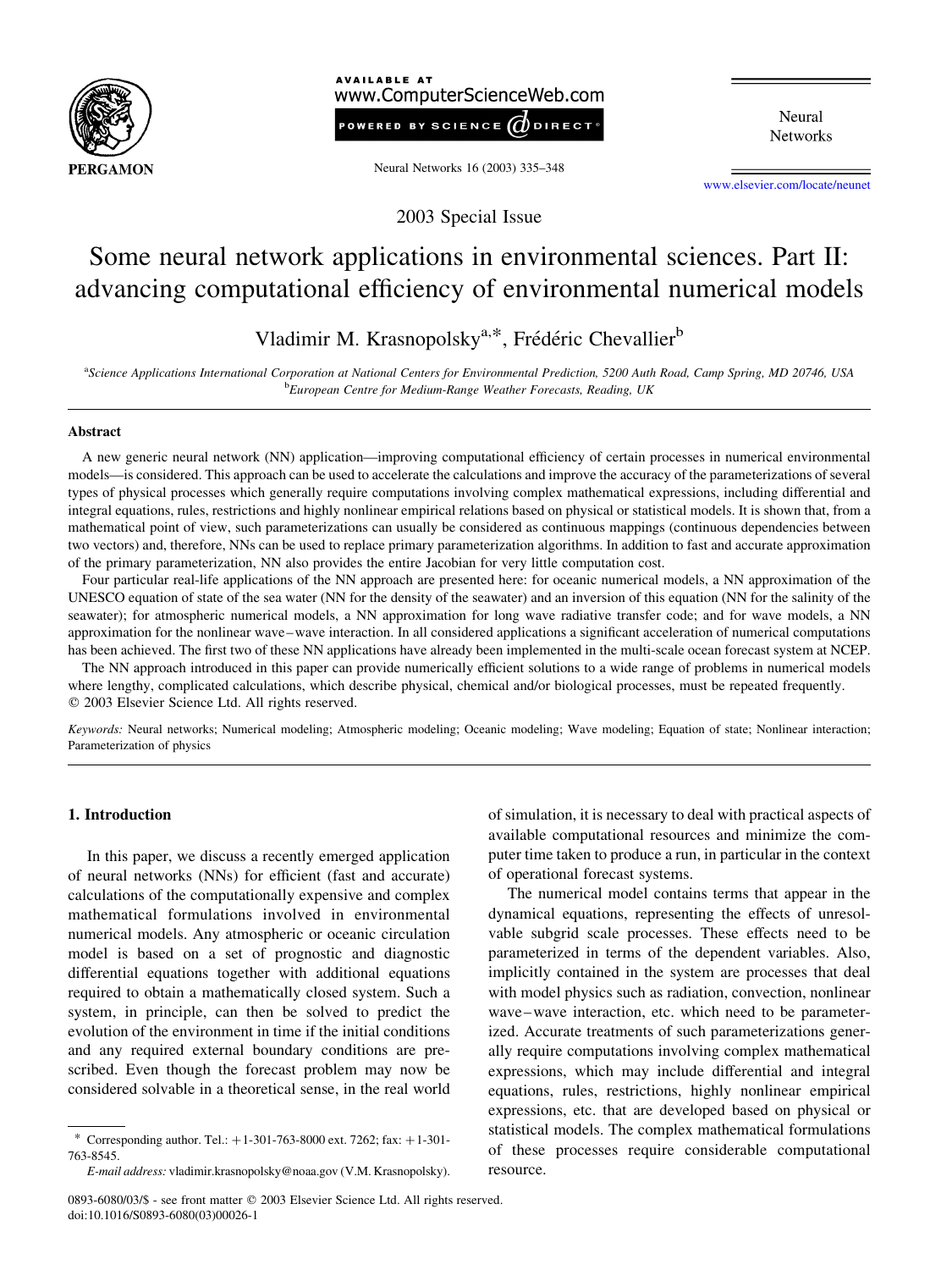For example, a spectral atmospheric model with a welldeveloped description of physics and subgrid scale parameterizations may spend up to 70% of calculation time for simulating these processes (Estrade, Trémolet, & Sela, [2001\)](#page-13-0). The infrared radiative heating/cooling code requires more than 10% of the computing time in the European Centre for Medium-Range Weather Forecast (ECMWF) general circulation model and in the National Centers for Environmental Prediction (NCEP) global model, even though the computations are not afforded at every grid point (at ECMWF) and at every time step.

In ocean models, the estimation of the full UNESCO equation of state to compute the seawater density, represented by an empirically derived highly nonlinear equation relating density to pressure, salinity, and temperature, takes a very significant amount  $(\sim 40\%$  in high resolution models) of the total computational effort. In addition, most forecast models include data assimilation procedures as an integral part of the forecast system to improve the initial conditions of the model. When dealing with ocean models, most often the data assimilation consists of assimilating surface and subsurface temperature observations to correct the model's thermal field. This temperature correction automatically makes it necessary to adjust the salinity field in the ocean model in order to avoid gravitational instabilities in the water column. This requires inverting the complicated oceanic equation of state, which makes the computational effort even more time-consuming than the forward problem of computing the density itself. Another example where intensive computations are needed in a forecast model is the calculation of the land surface temperature using a set of equations describing the atmospheric boundary layer and physical processes in the soil. Yet another example of intensive computational problem in forecast models is the wind wave forecasting problem in which an exact calculation of the nonlinear wave–wave interactions using the formulation of [Hassel](#page-13-0)[mann \(1963\)](#page-13-0) takes a prohibitively long time.

In view of the constraints imposed on the available computer resources, the calculation time allowed for each parameterization is strictly limited in most operational forecast models. Hence, very often it is necessary to use simplified forms of these complex representations in carrying out the time integrations in a forecast model, thereby sacrificing the accuracy of forecasts. For example, the nonlinear wave interactions in a wave forecast model are replaced by a simplified discrete interaction approximation (DIA) ([Hasselmann et al., 1985\)](#page-13-0). Similarly, simplified fast parameterizations of physics are used in many parts of atmospheric and oceanic models. In most of these cases, accurate physical models have been developed, but they cannot be used because they are computationally too expensive. Often simplified (even oversimplified due to computational efficiency requirements) parameterizations are obtained, for example, by neglecting higher order terms of perturbation theory, by using empirical approximations,

or simply by neglecting the effects, which complicate the calculations. It is common in many parameterization schemes that the number of input and output variables is relatively small, whereas the volume of internal calculations is large. A typical example is the parameterization of the radiative fluxes in the atmosphere. Indeed, accurate treatment of cloud- and aerosol-radiation interactions involves elaborate and numerically onerous 3D scattering methods. Hence, most often the specific parameterization is a result of a compromise between accuracy and computational efficiency with an (sometimes) unpredictable effect on the forecast.

Improvements in forecast modeling can be achieved not only by improving the representation of such parameterizations as our understanding of the underlying physical processes increases but also by improving our ability to compute these parameterizations accurately within the constraints imposed by the available computer resources.

In this paper we present some of the problems dealing with physical parameterizations and their computations from a different (formal mathematical) point of view, namely that of improving the computational efficiency of available algorithms. We propose a generic approach, which is based on developing fast and accurate parameterizations of physics by approximating solutions of exact physical models using NNs. From this formal point of view an exact (best known) physical model representing a physical process performs a smooth conversion of an input vector of parameters,  $X = \{x_1, x_2, ..., x_n\}$ ,  $X \in \mathbb{R}^n$  into an output vector of parameters,  $Y = \{y_1, y_2, ..., y_m\}$ ,  $Y \in \mathbb{R}^m$ . Thus, each output parameter  $y_i$  is a continuous function of multiple input variables  $x_1, x_2, ..., x_n$  (input vector X). Symbolically this input–output dependence is depicted in [Fig. 1.a](#page-2-0) and can be written as

$$
Y = F(X); \qquad X \in \mathbb{R}^n, \ Y \in \mathbb{R}^m \tag{1a}
$$

If  $X$  and  $Y$  are related through a cause and effect principle, the forward parameterization, Eq. (1a), can be derived from first principles. It is usually a well-posed problem. If the inverse dependence

$$
X = f(Y); \qquad X \in \mathbb{R}^n, \ Y \in \mathbb{R}^m \tag{1b}
$$

is required [\(Fig. 1b\)](#page-2-0) in a numerical model, the inverse problem should be solved, which implies that Eq. (1a) should be inverted. A solution of the inverse problem (1b) or an inverse parameterization provides each output parameter  $x_i$  as a continuous function of multiple input variables  $y_1, y_2, \ldots, y_m$  (vector Y is an input vector now). Often the inverse parameterization (1b) is an ill-posed problem, and sometimes multiple values of X can correspond to a single Y: Forward, Eq. (1a), and inverse, Eq. (1b), parameterizations represent the same mathematical object—a continuous mapping which is a continuous relationship between two vectors. Usually these input/output relationships are highly complex and nonlinear, but continuous or almost continuous (with a finite number of finite discontinuities), for physical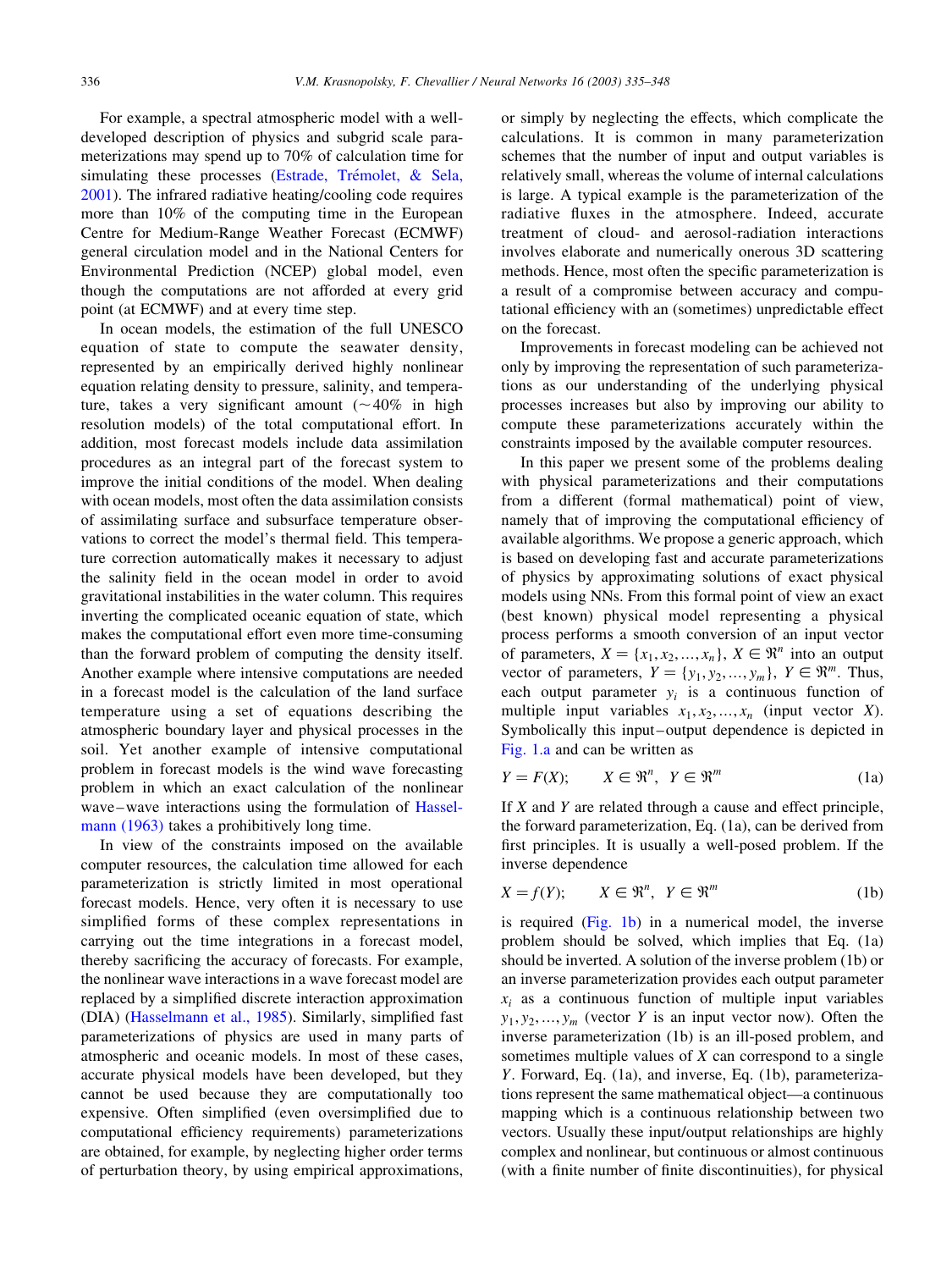<span id="page-2-0"></span>

Fig. 1. Graphical representation of forward (a) and inverse (b) parameterizations.

processes taken into account in atmospheric, oceanic, and wave models. Hence, if exact solutions to these complex relationships are calculated, however expensive the computational efforts may be, these solutions can be used by the generic mathematical tool—that is, the NNs—to produce fast and accurate approximations for continuous and almost continuous mappings (Attali & Pagès, 1997; Chen & Chen [1995a,b; Cybenko, 1989; Funahashi, 1989\)](#page-12-0). In this approach, the costly exact calculation of the physics needs to be performed only once and 'off line' to enable the development of the fast and accurate approximation. After that only this fast and accurate approximation will be used to calculate the physics (coefficients of differential equations) 'on line' in a numerical model.

We assume that the readers of this journal are well familiar with the NN technique. Therefore we do not describe this technique in the paper. We only present here a brief list of main properties of NNs, which make them a very suitable generic tool for our application.

- NNs are able to accurately approximate complicated nonlinear input/output relationships (any continuous and almost continuous nonlinear mappings).
- While training the NN is often time consuming, its application is not. After the training is finished (it is usually performed only once), each application of the trained NN is an estimation of a simple algebraic expression with known coefficients, which is practically instantaneous (several tens of floating point additions and multiplications).
- † NNs are analytically differentiable, in a way that make the calculation of entire Jacobian matrix cheap.

• NN technique is flexible enough to accommodate various additional constraints, which may arise in this application.

In Section 2 of this paper we present two (forward and inverse) parameterizations for oceanic models, in Section 3 for atmospheric, and in Section 4 a parameterization for wind wave models developed using NNs. In Section 5, we discuss some important features of our approach and some generalizations of standard NN techniques, which are required to accommodate these features.

# 2. Oceanic applications: NNs for efficient calculation of sea water density or salinity from the UNESCO Equation of State

In this section, we apply a NN technique to two related problems in the fast calculation of physics in oceanic modeling and data assimilation. (i) In most ocean models, the UNESCO International Equation of State for Seawater ([UNESCO, 1981\)](#page-13-0) (UES) is used for the calculation of the seawater density at each point of a 3D grid using a relatively small time step. The frequency of updating the density depends on specifics of the model. For high-resolution models, the solution of this equation consumes a significant part of the overall computation time. (ii) In the data assimilation process, assimilation of temperature alone, without making corresponding adjustments to salinity, in ocean models, which employ the full equation of state, can lead to problems of gravitational instabilities [\(Chalikov et al.](#page-12-0) [1998; Woodgate, 1998](#page-12-0)). To adjust the salinity, we need to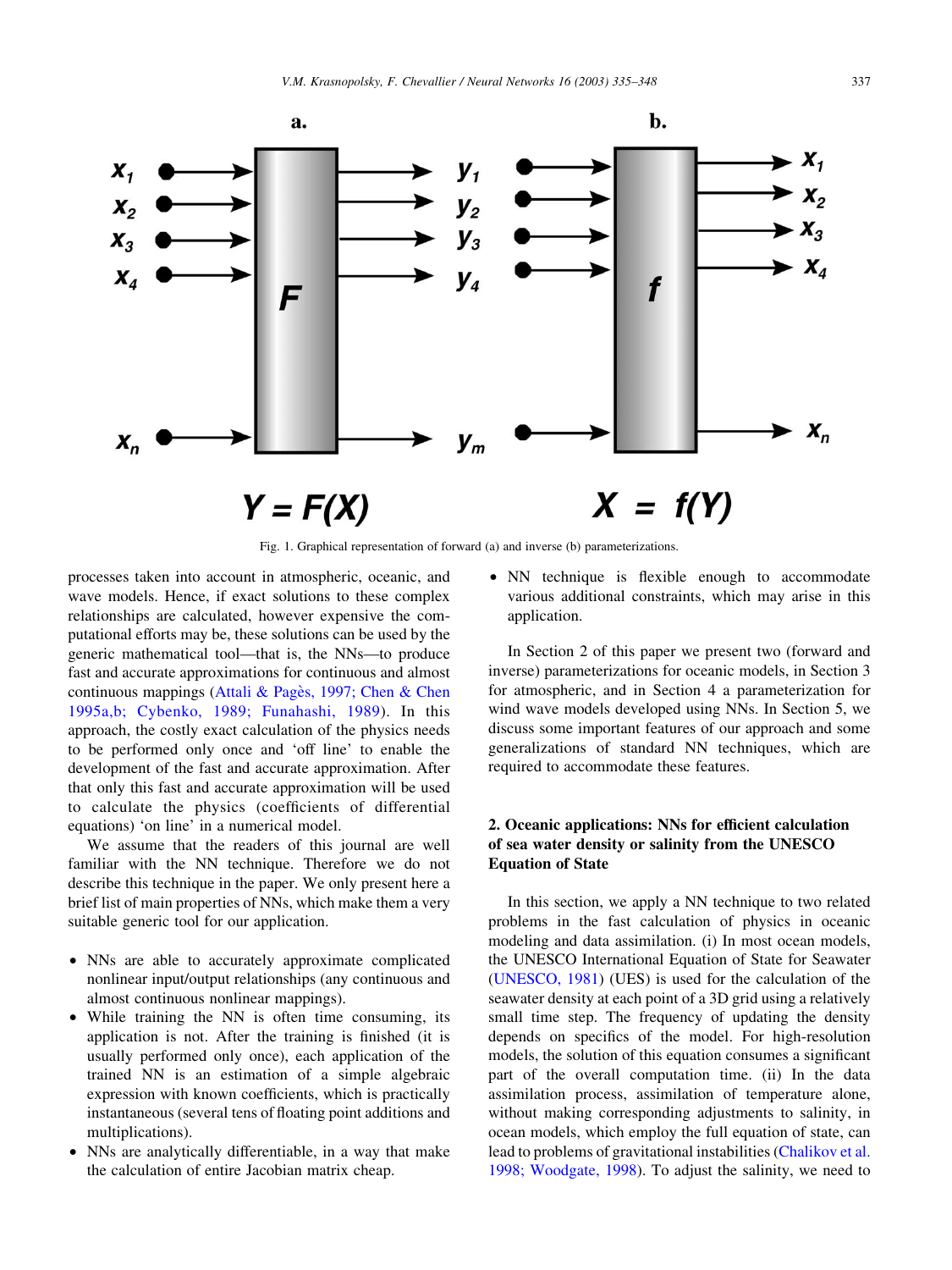<span id="page-3-0"></span>calculate the salinity from UES as a function of temperature, density and depth (or pressure), i.e. solve an inverse problem in many points. Numerical inversion of the UES is an iterative procedure, which can consume several orders of magnitude more time than solving of the UES itself.

The UES for seawater gives the following expression for the density anomaly  $\delta_{\rho}$  (kg/m<sup>3</sup>) as described by [Fofonoff](#page-13-0) [and Millard \(1983\)](#page-13-0)

$$
\delta_{\rho}(T, S, P) = \rho(T, S, P) - 1000
$$
\n
$$
\rho(T, S, P) = \frac{\rho(T, S, 0)}{P}
$$
\n
$$
1 - \frac{P}{K(T, S, P)}
$$
\n(2)

where  $\rho$  is the density of seawater in kg/m<sup>3</sup>, T the temperature in  $\mathcal{C}$ . S the salinity in practical salinity units (psu), P the pressure, and  $K(T, S, P)$  is a bulk modulus ([UNESCO, 1981](#page-13-0)).

The UES (2) is empirically based and given over a 3D domain  $D = \{-2 < T < 40 \,^{\circ}\text{C}, \, 0 < S < 40 \,\text{psu}, \, \text{and} \,$  $0 < P < 10,000$  decibars}. This domain represents all possible combinations of  $T$ ,  $S$ , and  $P$ , which are globally encountered. Mathematically, the functions  $\rho(T, S, 0)$  and  $K(T, S, P)$  are represented by multi-dimensional high degree polynomials and, as a result, the density (2) is a ratio of two 3D polynomials which contain more than 40 parameters.

The UES has two major drawbacks when it is applied in the context of ocean modeling. The first is its cumbersome form. For high-resolution models, the solution of this equation at each point of a 3D grid for each time step consumes a significant part (up to 40%) of the overall computation time. Second, it is not a simple matter using the UES to obtain solutions for salinity of seawater, since this solution represents an inverse dependence.

The UES determines the density field from observed temperature, salinity, and pressure to within a standard error of approximately  $0.009 \text{ kg m}^{-3}$ ; however, there are several natural processes (e.g. variations in the composition of dissolved salts) [\(Apel, 1987](#page-12-0)), contributing to the uncertainty in the density of natural seawater. The resulting natural uncertainty in the density is of the order of 0.1 kg  $m^{-3}$ ([Krasnopolsky et al., 2000; Krasnopolsky, Chalikov, &](#page-13-0) [Tolman, 2003\)](#page-13-0). Taking these uncertainties into account, it does not make sense to use parameterization with higher accuracy in numerical ocean models if accuracy and computing time increase together. This is why the accuracy of 0.1 kg  $\text{m}^{-3}$  was selected as the expected accuracy for the NN parameterization. The accuracy of the NN parameterization for salinity expressed in terms of density was also expected to be better than 0.1 kg  $m^{-3}$ .

Since the depth Z is used in NCEP ocean model as a vertical coordinate, and there exist a simple pressure–depth relationship [\(Krasnopolsky et al., 2003](#page-13-0)), we use Z instead of P in our consideration. The UES defines two relationships (second relationship for salinity through inversion)

$$
\rho = \rho(T, S, Z) \tag{3a}
$$

$$
S = S(T, \rho, Z) \tag{3b}
$$

which are continuous mappings (degenerated mappings because 1D vectors are on the left). The NN technique was applied to approximate Eqs. (3a) and (3b). To create a training set for these NNs parameterizations in the 3D domain D (see earlier), 4000 points  $(T_i, S_i, Z_i)$  were generated on a grid. The UES was used to estimate the density of seawater,  $\rho_i$ , for each point. This simulated data set  $\{\rho_i, T_i, S_i, Z_i\}$  was used in order to train the NNs to extract density and salinity. NNs with three nonlinear neurons in one hidden layer and one linear neuron in the output layers were selected. Two NN parameterizations were obtained (Fig. 2)

$$
\rho = \rho_{NN}(T, S, Z) \tag{4a}
$$

$$
S = S_{NN}(T, \rho, Z) \tag{4b}
$$

where both  $\rho_{NN}$  and  $S_{NN}$  are expressed by

$$
\rho(S)_{NN} = \sum_{j=1}^{k} \omega_j^{\rho(S)} \left[ \tanh \left( \sum_{i=1}^{n} \Omega_{ji}^{\rho(S)} x_i + B_j^{\rho(S)} \right) \right] + \beta^{\rho(S)} \quad (5)
$$

where  $\omega$ ,  $\Omega$ ,  $\beta$ , and B are NN weights and biases. Derivatives (Jacobian matrix) shown in Fig. 2 as additional NN outputs are not actual outputs, which are trained during the NN training; they are calculated analytically through direct differentiating Eq. (5). The NN parameterization (4a) for the density is about two times faster then the UES. The calculation of the Jacobian matrix with the NN parameterization requires an additional time, which is about 70% of time required for the calculation of density. The NN parameterization (4b) for the salinity is several hundreds



Fig. 2. Schematic representation of NN parameterizations for the density and salinity of seawater. Additional outputs for derivatives are not trained, they are calculated.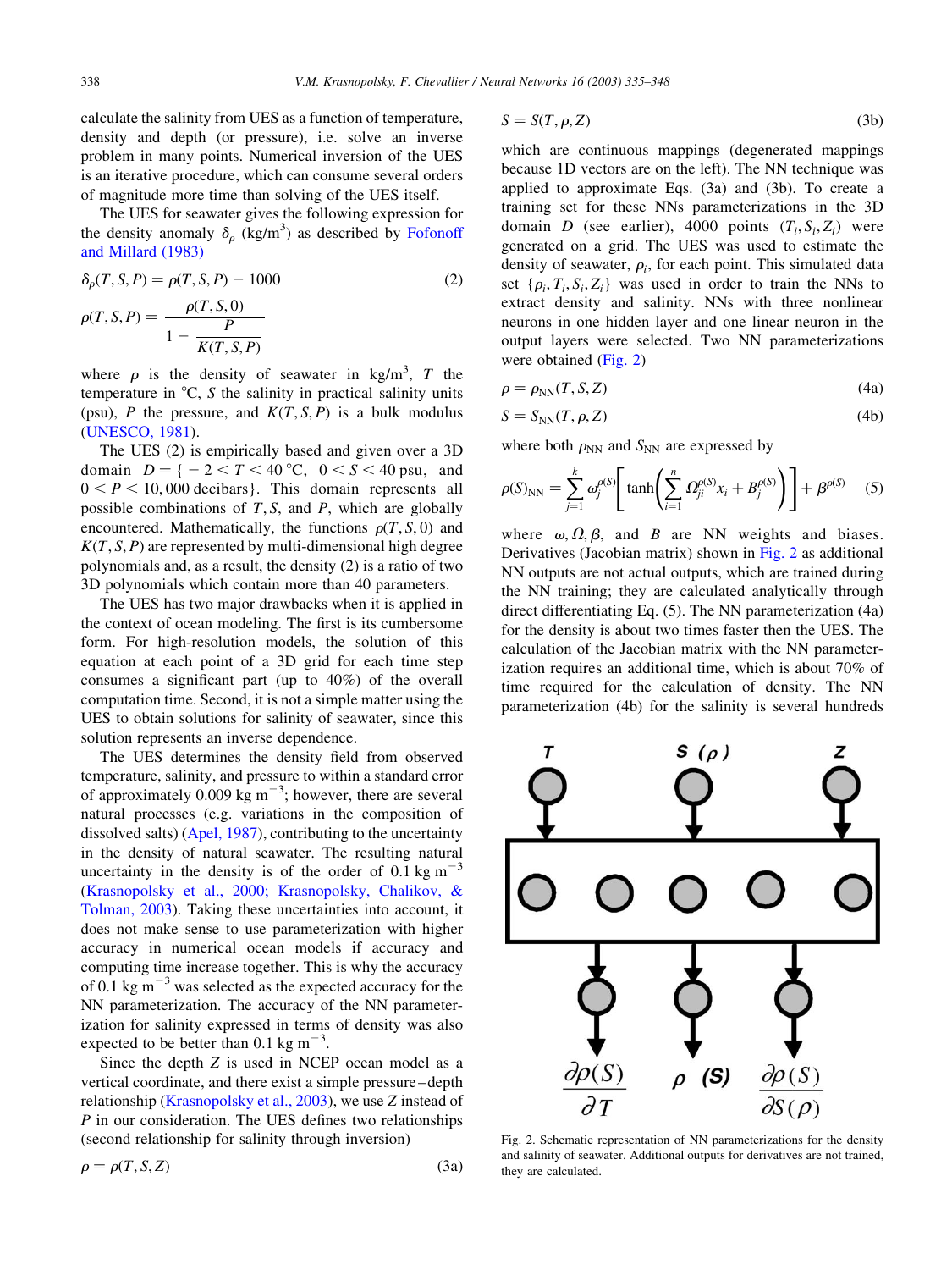<span id="page-4-0"></span>times faster than an iterative numerical inversion of the UES. In addition, the time required for the numerical inversion of the UES (rate of conversion of the iteration process) varies significantly. It strongly depends on inversion algorithm and on the choice of the initial approximation for the salinity.

To evaluate the accuracy of the NN approximation (4a) and (4b), 16,000 points were generated within the domain D on a grid, which did not include the training set points. The density of seawater calculated from the UES (2) was compared to that calculated from the NN,  $\rho_{NN}(T, S, Z)$ , using Eq. (4a). Table 1 shows several statistical measures of the differences (or errors) between the UES and the NN estimates for density. In terms of the bias and the RMS differences, the NN results for density clearly satisfy the criterion mentioned earlier; both the bias and the RMS values do not exceed the uncertainties indicated there and are  $< 0.1$  kg m<sup>-3</sup>.

To evaluate the errors in using the NN approach to estimate the salinity, we used the same 16,000 points  $(\rho_i, T_i, S_i, Z_i)$  which were used to estimate the density. Initially, the NN for  $S_{NN}$  Eq. (4b) was applied to calculate a new salinity,  $s_i$ , using the corresponding values  $(T_i, \rho_i, Z_i)$ . Then the differences  $(S_i - s_i)$  were utilized to estimate the accuracy of the NN-derived salinities (first row of Table 2). To further evaluate the quality of the NN-derived salinities, the UES was applied again, this time to the triad  $(T_i, s_i, Z_i)$  to recalculate the density of seawater,  $\rho_i'$ . If the NN-obtained values for salinity were perfect, then the density,  $\rho_i'$ , would be equal to  $\rho_i$ . The differences between these two values,  $(\rho_i - \rho'_i)$ , were then used to further estimate the accuracy of the salinity-trained NN in terms of the density (second row of Table 2).

Table 2 shows that the NN estimates of salinity (4b) have an RMS error of 0.1 psu. In terms of the related error in density, this accuracy corresponds to an RMS error of  $0.08 \text{ kg m}^{-3}$ , which again does not exceed the uncertainties discussed earlier.

A substantial additional acceleration of calculations may be achieved by the use of differential increments of density, temperature, and salinity. Hence, we extend our approach to estimate these quantities also. Additionally, an efficient way of substantially reducing the computational burden is to replace the calculations of density per se by calculations of its total differential

$$
\Delta \rho = \frac{\partial \rho}{\partial T} \Delta T + \frac{\partial \rho}{\partial S} \Delta S \tag{6}
$$

Table 1 Minimum, maximum, and mean (i.e. the bias) errors  $(\epsilon)$  and the RMS error, all expressed in kg m<sup>-3</sup> ( $\epsilon = \rho_{\text{UES}} - \rho_{\text{NN}}$ )

| Min $\epsilon$ | Max $\epsilon$ | <b>Bias</b> | <b>RMS</b> |
|----------------|----------------|-------------|------------|
| $-0.12$        | 0.15           | 0.00        | 0.04       |

Table 2

Accuracies of the salinities estimated by the NN in terms of salinity and density

| Units                       | Min error | Max error | Mean error | RMS error |
|-----------------------------|-----------|-----------|------------|-----------|
|                             | $-0.33$   | 0.85      | 0.00       | 0.10      |
| $psu$<br>kg m <sup>-3</sup> | $-0.27$   | 0.71      | 0.00       | 0.08      |

Minimum, maximum, and mean errors together with the RMS errors are presented.

where  $\Delta T$  and  $\Delta S$  are increments of T and S,  $\partial \rho / \partial T$ , and  $\partial \rho / \partial S$  are functions of T, S, and z. In this approach, after the density and its derivatives are calculated, Eq. (6) is used during several (usually several tens) steps of integration to estimate the new density. Then the density and its derivatives are recalculated, using the UES or NN approximation of the UES, to update the estimated values obtained using Eq. (6).

The density and the derivatives  $\partial \rho / \partial T$  and  $\partial \rho / \partial S$  can be accurately calculated from the NN  $\rho_{NN}$ , Eq. (4a) [\(Fig. 2\)](#page-3-0). Thus, Eq. (6) can be reduced to

$$
\Delta \rho = \frac{\partial \rho_{\rm NN}}{\partial T} \Delta T + \frac{\partial \rho_{\rm NN}}{\partial S} \Delta S \tag{7}
$$

The estimation of the density using Eq. (6) requires several calculations of the UES (in that case the Jacobians are computed by centered finite differences). The estimation of the density using Eq. (7) requires one estimate of the NN (4a) and its derivatives, which is faster than Eq. (6). If  $\partial \rho_{NN}/\partial z$  is also used in Eq. (7) for vertical integration, the gain in the speed of calculations due to the use of the NN increases.

Table 3 illustrates the accuracy of Jacobian calculations using the NN parameterization (4a) with three neurons in one hidden layer. All errors are estimated with respect to the Jacobian calculated explicitly, using the UES (2). The RMSN error is a relative error in percents with respect to the norm of the corresponding derivative. Errors in derivatives do not exceed 6%, which is acceptable for calculation of density.

The NN approach (7) is used in the high resolution Multiscale Ocean Forecast System ([Chalikov, Rao, Rivin,](#page-12-0) [Krasnopolsky, & Grumbine, 2002](#page-12-0)). This use of NN and its

Table 3

Accuracies of the Jacobian estimated by the NN in  $\text{kg m}^{-3} \text{ K}^{-1}$ ,  $kg \, \text{m}^{-3} \, \text{psu}^{-1}$ , and  $kg \, \text{m}^{-3} \, \text{m}^{-1}$ 

|                                 |           |        |        |        | Derivative Min error Max error Mean error RMS error RMSN error |
|---------------------------------|-----------|--------|--------|--------|----------------------------------------------------------------|
| $\partial \rho_{NN}/\partial T$ | $-0.04$   | 0.06   | 0.01   | 0.02   | 6%                                                             |
| $\partial \rho_{NN}/\partial S$ | $-0.02$   | 0.02   | 0.003  | 0.006  | 0.8%                                                           |
| $\partial \rho_{NN}/\partial z$ | $-0.0001$ | 0.0001 | 0.0001 | 0.0001 | 2%                                                             |

Minimum, maximum, and mean errors together with the RMS errors are presented. RMSN error is the RMS error relative to the norm of the corresponding derivative.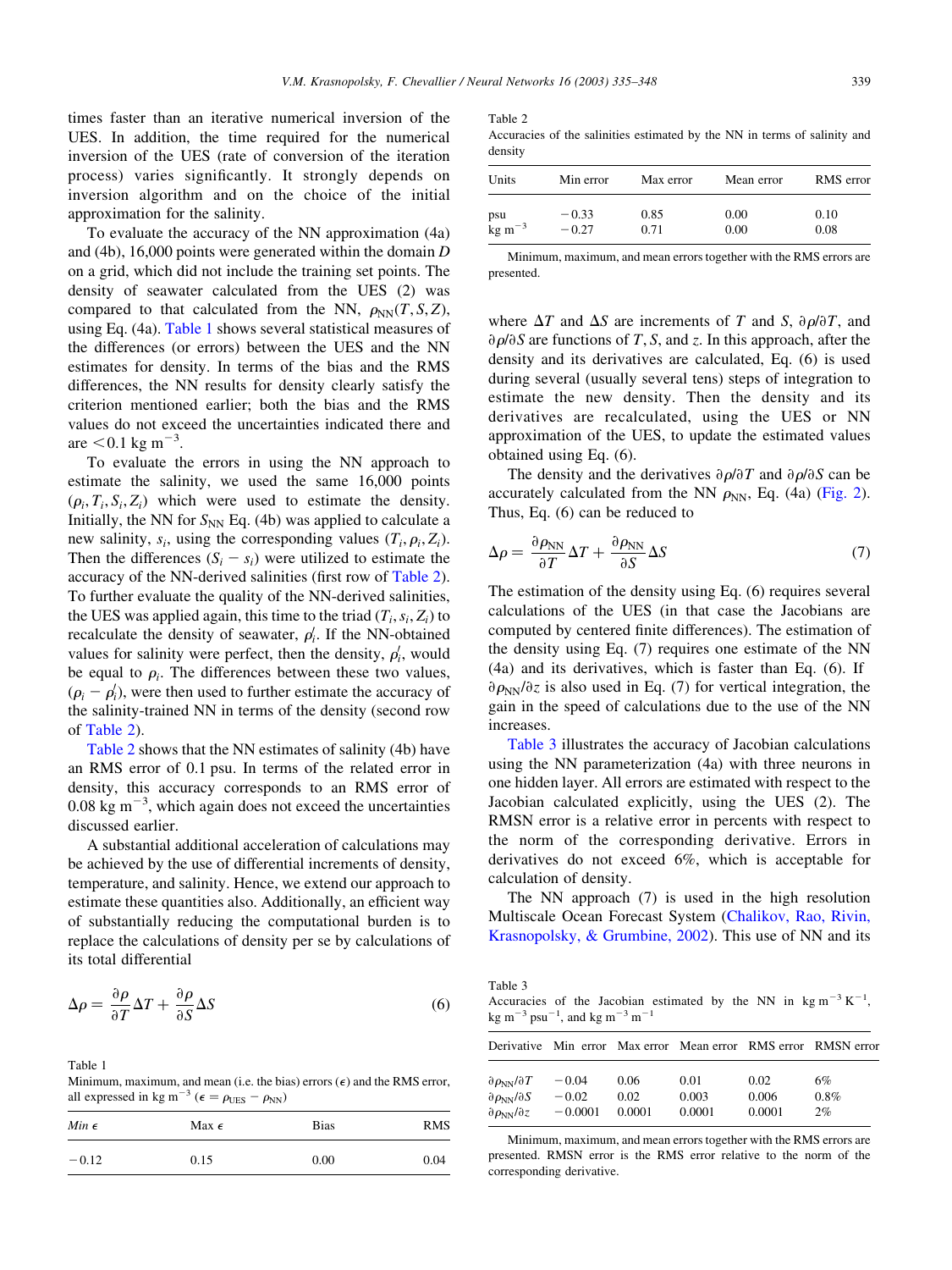derivatives has been shown to accelerate the density calculations about 10 times with the error in the density calculations not exceeding the natural uncertainty 0.1 kg m<sup> $-3$ </sup>. Therefore, the computational expense of calculating density has decreased from 40% to about 4– 5% of the total time of integration as a result of using the NN approximation in the model.

# 3. Atmospheric applications: NNs for efficient calculation of infrared radiative fluxes

The next application that we present tackles the problematic tradeoff between accuracy and speed in the atmospheric infrared radiation computations. Transfer of energy by infrared radiation significantly contributes to the variations of atmospheric temperature. The infrared atmospheric spectrum encompasses a wide range of variability, from the slow-varying Planck function to the very detailed structures of the individual absorption bands. As a consequence, accurate modeling of the atmospheric radiative processes requires a high spectral resolution, which consumes a lot of computing time, and therefore can hardly be used for simulation of the atmosphere. Radiation computations also involve integrals over solid angle and altitude, that cannot be analytically solved and therefore significantly add to the computational burden. Two strategies are used, often simultaneously, to make the models affordable. On the one hand, statistical approaches have been developed that simplify the calculations of the three integrals (over solid angle, altitude and wave number) and of the impact of clouds ([Goody & Yung, 1989](#page-13-0)). On the other hand, the computations are not performed at every time step and at every grid point of the atmospheric model ([Morcrette, 2000](#page-13-0)). As an example, in the NCEP forecast model, infrared radiation variables are updated every 3 h only.

The computational efficiency is even more an issue in elaborate 4D variational (4D-Var) analysis schemes. These powerful data assimilation systems have been developed in operational weather centers, like ECMWF or MétéoFrance, to correct the atmospheric forecasts at regular times with the observations that have been received since the previous analysis: 4D-Var determines a statistically optimum forecast, given the initial forecast and its assumed error characteristics on the one side, and the observations with their error specifications on the other (Courtier, Thépaut, & Hollingsworth, 1994). To do this, perturbations of the atmosphere need to be propagated in time at every step of the minimization process with a linearized physics. Only computationally efficient parameterizations can be used for this purpose. For instance, in the operational 4D-Var physics at ECMWF, radiation perturbations are created by temperature changes only. Neither water vapor nor cloud evolution is taken into account ([Mahfouf, 1999](#page-13-0)).

NN-based radiative transfer models [\(Escobar-Munoz,](#page-13-0) Chédin, Chéruy, & Scott, 1993; Faure, Isaka, & Guillemet, [2001; Key & Schweiger 1998; Schwander, Kaifel, Rugga](#page-13-0)[ber, & Koepke, 2001\)](#page-13-0) may be able to address these issues. In particular, the NeuroFlux approach (Chéruy, Chevallier, Scott, & Chédin, 1996; Chevallier, Chéruy, Scott, & Chédin, 1998b) has been successively tested in the Laboratoire de Météorologie Dynamique climate model (Chevallier, Chéruy, Li, & Scott, 1998a), in the ECMWF forecast model (Chevallier, Morcrette, Chéruy, & Scott, [2000b\)](#page-12-0) and is currently being tested in the ECMWF 4D-Var system. This section describes the method, updates the results and summarizes the experience gained by this approach on which considerable effort has been invested.

NeuroFlux is mainly a NN-based version of the broadband radiation model of [Morcrette \(1991\),](#page-13-0) hereafter EC-OPE, even though other models could be used in the training. EC-OPE was the operational code at ECMWF in the 1990s. The integration over wave number is performed using a band emissivity method in six spectral regions covering the long-wave spectrum. The transmission functions for water vapor and carbon dioxide are fitted using Padé approximants. Multi-layer gray bodies represent the clouds [\(Washington & Williamson, 1977](#page-13-0)).

NeuroFlux has been derived from EC-OPE using the same cloud representation and the multi-layer perceptron. Consistently with the former, upward and downward fluxes are computed in NeuroFlux as

$$
F(P_i) = \sum_{k} a_k(P_i) \cdot F_k(P_i)
$$
\n(8)

where  $P_i$  is the pressure level,  $F_k$  the infrared flux in the presence of a single layered black cloud in atmospheric layer k or the clear-sky flux (with the convention  $k = 0$  for clear sky), and  $a_k$  is a weight. The  $a_k$ s are computed with a simple parameterization as a function of the layered cloud characteristics (cloud cover, liquid and ice water contents, particle size, etc.) and depend on the way cloudy layers overlap. In NeuroFlux, the  $F_k$ s are computed with artificial NNs with single hidden layers, whereas EC-OPE uses the above-mentioned band-emissivity method.

To summarize, NeuroFlux is made of a battery of specialized NNs (one for each atmospheric layer k and for each type of flux, upward or downward), the inputs of which include the temperature and gas (water vapor and ozone) profiles, the surface characteristics and the mean carbon dioxide concentration, whereas the cloud characteristics are processed by a separate parameterization. This way of doing reduces the dimension of the individual NNs, compared to a system where all computations would be performed by a single NN. With that design, NeuroFlux is about eight times faster than EC-OPE.

The accuracy of NeuroFlux has been assessed through code-by-code comparisons, climate simulations, and 10-day forecasts. [Figs. 3 and 4](#page-6-0) illustrate the performance of the version that fits the 50-level vertical resolution that was used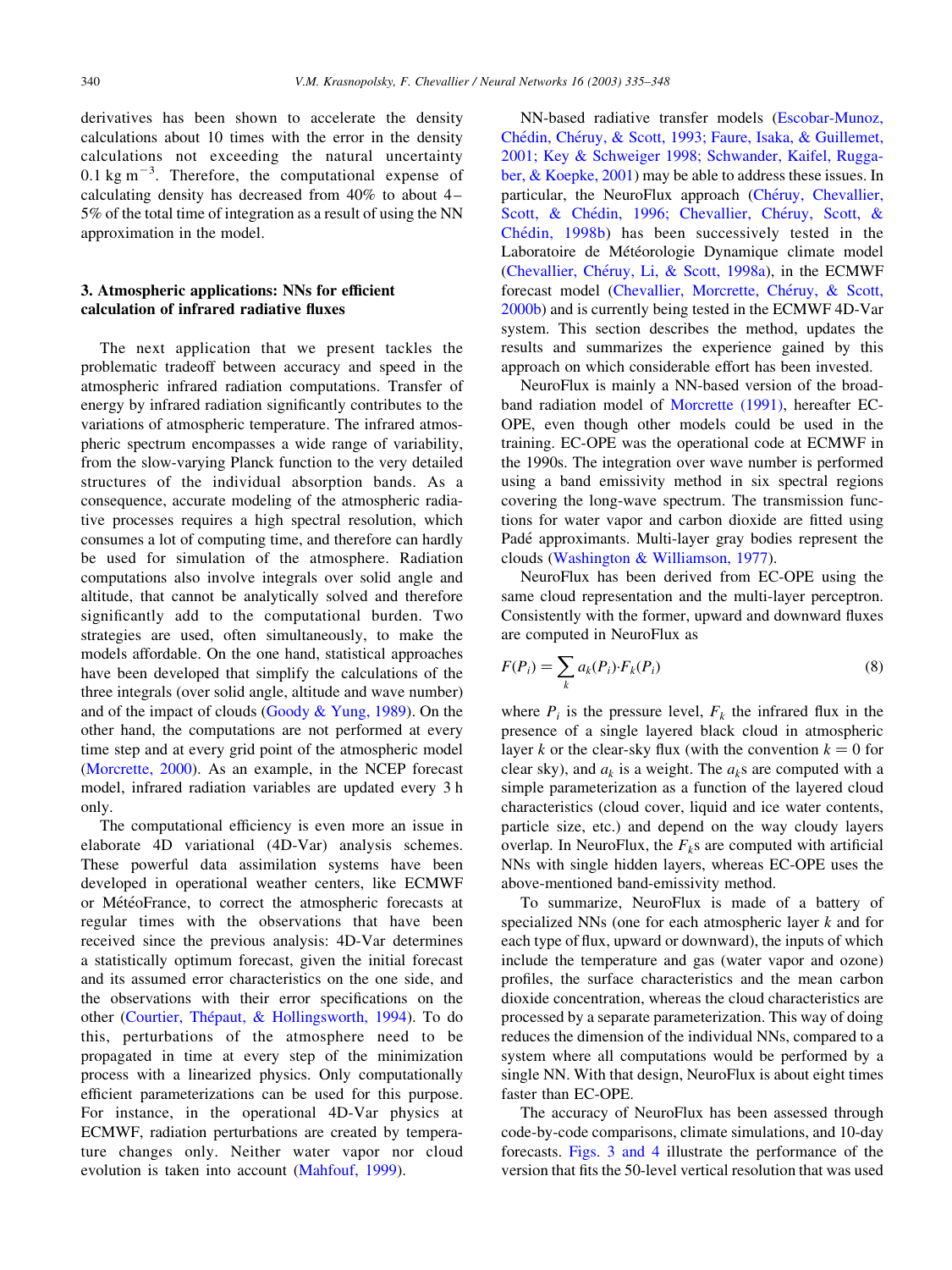

<span id="page-6-0"></span>

Fig. 3. Statistics of the differences between the computations of NeuroFlux and those of EC-OPE: cooling rates from NeuroFlux minus cooling rates from EC-OPE. ECMWF 6-hour forecasts, L50 T319 (about 60 km horizontal resolution). 1 February 1999, 00, 06, 12 and 18 UTC. The infrared cooling rates are the contribution of the infrared radiation to the variations of temperature over time. They are proportional to the derivative of the net fluxes with respect to pressure.

in the ECMWF operational forecast system in 1999. The accuracy of NeuroFlux is comparable to the accuracy of EC-OPE, with a neutral impact on the simulations. In particular the uncertainty introduced by NeuroFlux in the cloud cover simulations was shown to be much smaller than that one induced by the reduced temporal frequency of radiation computation in the ECMWF climate simulations ([Cheval](#page-12-0)[lier et al., 2000b](#page-12-0)).

Even though the inputs of the NNs in NeuroFlux do not include the cloud profiles, some of the NNs reach sizes that are unusually large. For instance, the NN that compute the clear-sky upward fluxes in a 60-layer vertical grid contains about 200 inputs and 60 outputs. As a consequence of this huge variable space, the set up of the training datasets is particularly involving. It relies on the sampling of hundreds of thousands of atmospheric profiles with a simple topologic approach, as described by Chevallier, Chédin, Chéruy, and [Morcrette \(2000a\)](#page-12-0). Similar work is done each time the vertical resolution is increased, because new levels are

expected to provide original information about the profiles that cannot be obtained by a simple interpolation from the lower resolution datasets. Each version of the training datasets includes more than ten thousand profiles.

Despite the large number of synoptic weights in NeuroFlux, the partial derivatives of the computed fluxes with respect to atmospheric variables (i.e. the Jacobians) contain features that are considered not to be realistic ([Chevallier & Mahfouf, 2001](#page-12-0)). The characteristics of the small noise of the computed fluxes (Fig. 3) show up in the flux Jacobians. This is different from the behavior of the smaller NNs presented in Section 2 ([Table 3\)](#page-4-0). Regularization techniques, such as that one proposed by [Aires,](#page-12-0) Schmitt, Chédin, and Scott (1999), only partially improve the quality of the NN computation. Larger NNs may solve the problem, but would complicate the training even more and would slow down the code, making it less attractive. This issue of having correct sensitivities is very important for the application to 4D-Var where linearizations of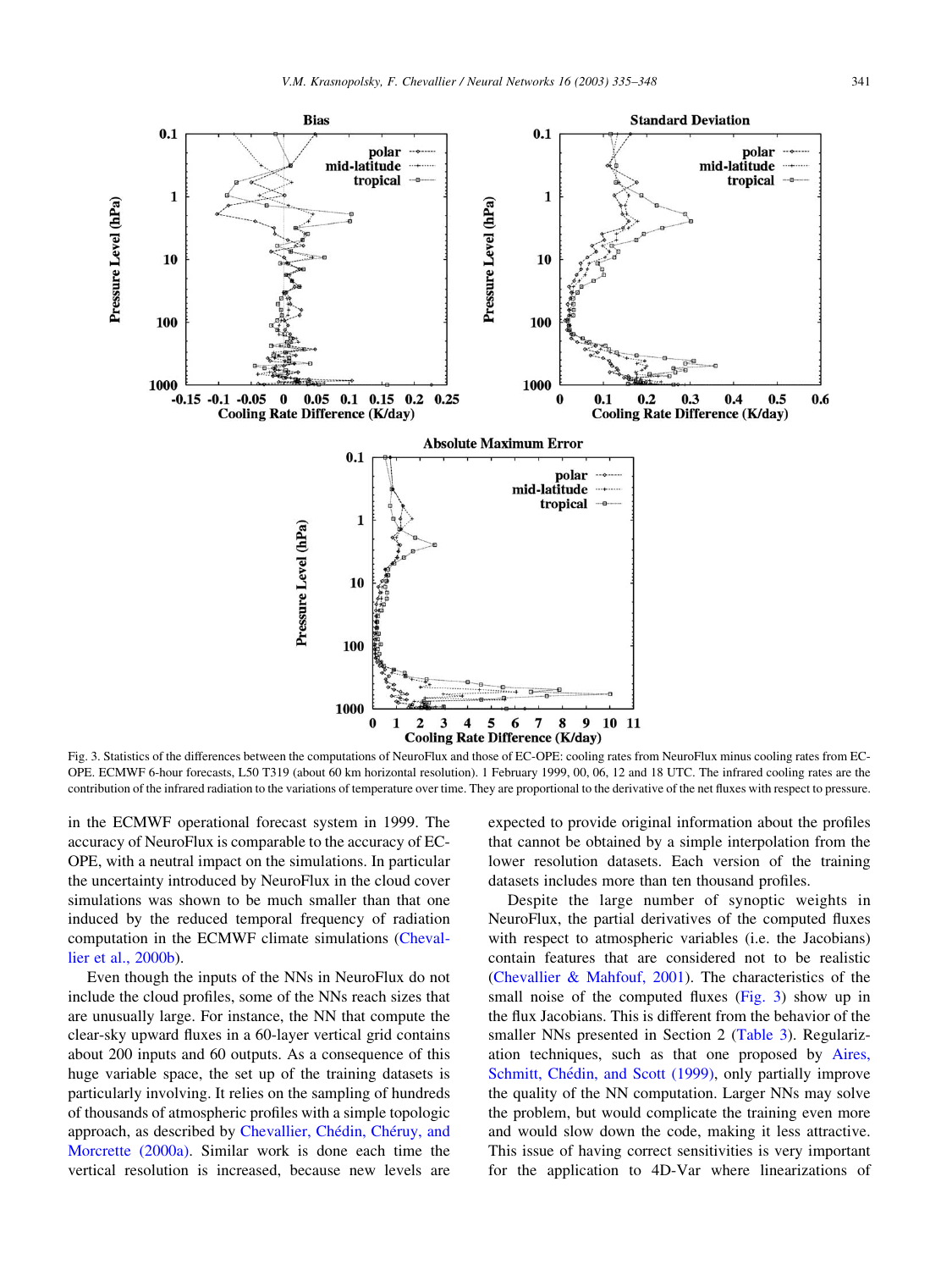

Fig. 4. L50 T319 (about 60 km horizontal resolution) simulations: forecast verification for temperature expressed in terms of mean temperature bias over the Northern Hemisphere (12 cases) The forecast system uses either EC-OPE (full lines) or NeuroFlux (circles).

the parameterizations are used. However, the approach of NeuroFlux allows for an elegant solution. Eq. (8) is differentiated as

$$
dF(P_i) = \sum_k a_k(P_i) \cdot dF_k(P_i) + F_k(P_i) \cdot da_k(P_i)
$$
\n(9)

Eq. (9) is used to calculate the flux perturbations. Its terms are determined as follows. The  $a<sub>k</sub>$ s and the  $F<sub>k</sub>$ s are obtained from NeuroFlux. A pre-computed mean Jacobian matrix, instead of the unsatisfactory NeuroFlux Jacobians, allows for a reasonably accurate estimation of the  $dF<sub>k</sub>$ s using a firstorder Taylor approximation, since those partial fluxes are weakly nonlinear. Finally, the  $da<sub>k</sub>$ s are obtained analytically from the tangent–linear version of the  $a_k$  model.

This approach is faster than the full tangent–linear model of NeuroFlux by almost a twofold factor, which makes it even more attractive. It is being evaluated as part of an improved version of the 4D-Var linearized physics at ECMWF, which introduces the treatment of the interaction between cloud and radiation (Janisková, Mahfouf, Morcr[ette, & Chevallier, 2003\)](#page-13-0). This package includes NeuroFlux, a shortwave radiation model and a diagnostic cloud scheme, on top of the currently operational simplified and linearized physics. It is evaluated by studying the linearized time evolution of analysis increments with reference to the nonlinear computation using the full physics of the forecast model. An improvement (respectively a degradation) of the tangent–linear trajectory makes it closer to (respectively further away from) the nonlinear one. [Fig. 5](#page-8-0) illustrates the positive impact of the new physics on the wind increments after a 12 h integration, with a global improvement of 3.3%. Therefore the tangent–linear wind increments are more realistic when the new physical package is used. Preliminary results show a subsequent improvement of the forecast quality (Janisková [et al., 2002\)](#page-13-0).

# 4. Wave application: a NN approximation for nonlinear interactions in wind wave models

Ocean wind wave modeling for hindcast and forecast purposes has been at the center of interest of wave forecasters for many decades. Numerical prediction models are generally based on a form of the spectral energy or action balance equation

$$
\frac{\mathbf{D}F}{\mathbf{D}t} = S_{\text{in}} + S_{\text{nl}} + S_{\text{ds}} + S_{\text{sw}}
$$
\n(10)

where F is the spectrum,  $S_{\text{in}}$  the input source term,  $S_{\text{nl}}$  the nonlinear interaction source term,  $S_{ds}$  the dissipation or 'whitecapping' source term, and  $S_{sw}$  represents additional shallow water source terms. The JONSWAP study ([Has](#page-13-0)[selmann et al., 1973](#page-13-0)) identified the active role of the nonlinear interactions in wave growth. The SWAMP study ([SWAMP Group, 1985](#page-13-0)) then identified the need for explicit modeling of  $S_{nl}$  in wave models. State-of-the-art or socalled third generation wave models therefore explicitly model this source term.

In its full form (Hasselmann  $\&$  Hasselmann, 1985), the calculation of the interactions  $S<sub>nl</sub>$  requires the integration of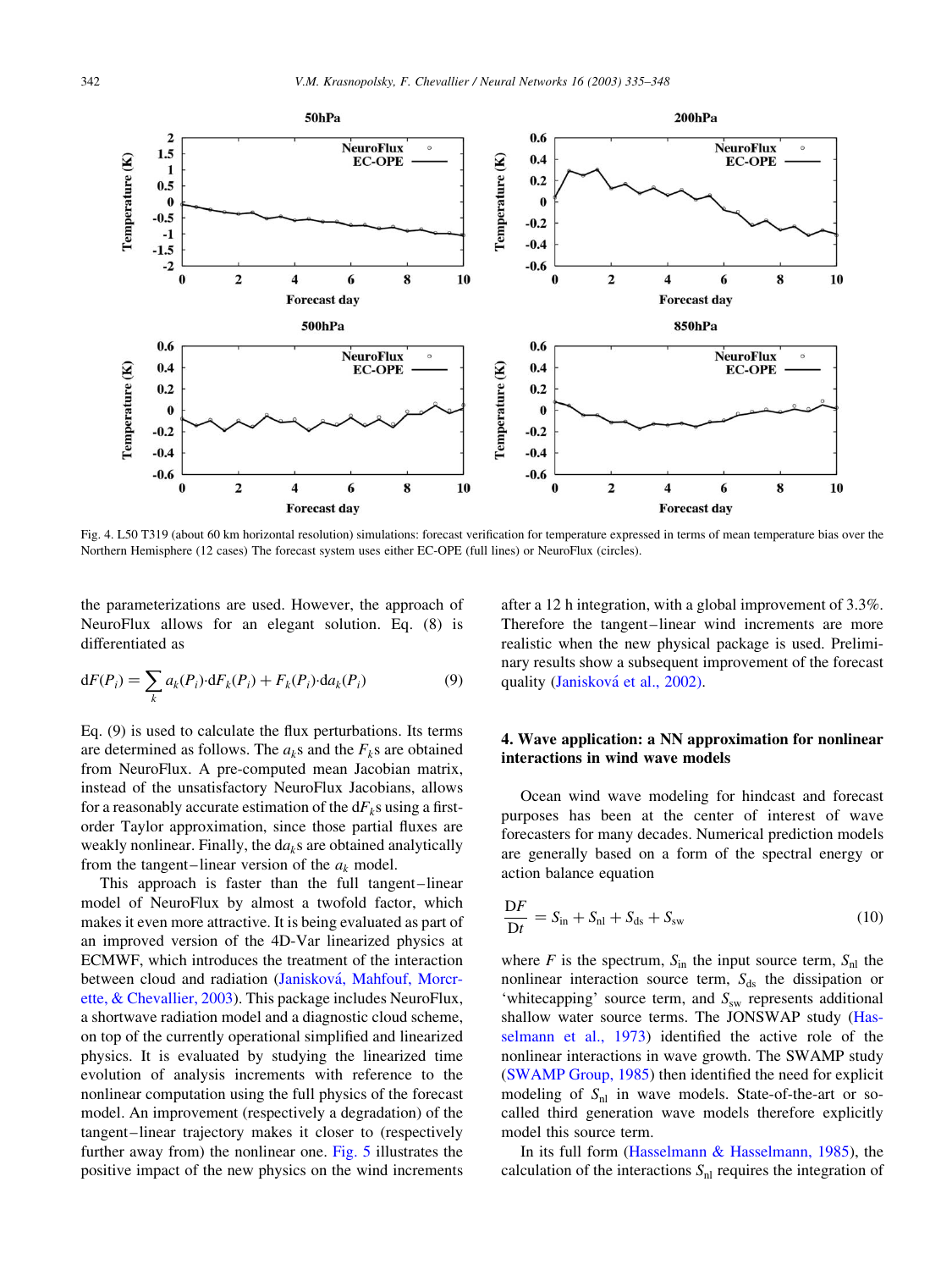<span id="page-8-0"></span>

Fig. 5. L60 T159 (about 125 km horizontal resolution). Zonal mean impact of the new linearized physics (with NeuroFlux) on the zonal component of the wind, in m  $s^{-1}$ , in a 12 h simulation starting on 15 March 2001 00 UTC. Negative (respectively positive) values indicate an improvement (respectively a degradation) compared to the previous linearized physics. Both linearized physics are evaluated with reference to the nonlinear run.

a 6D Bolzmann integral

$$
S_{\rm nl}(\vec{k}_4) = T \otimes F(\vec{k})
$$
  
=  $\omega_4 \int G(\vec{k}_1, \vec{k}_2, \vec{k}_3, \vec{k}_4) \cdot \delta(\vec{k}_1 + \vec{k}_2 - \vec{k}_3)$   
 $-\vec{k}_4 \cdot \delta(\omega_1 + \omega_2 - \omega_3 - \omega_4) \times [n_1 \cdot n_3 \cdot (n_4 \quad (11)$   
 $- n_2) + n_2 \cdot n_4 \cdot (n_3 - n_1)] d\vec{k}_1 d\vec{k}_2 d\vec{k}_3$   
 $n(\vec{k}) = \frac{F(\vec{k})}{\omega}; \ \omega^2 = g \cdot k \cdot \tanh(kh)$ 

where the complicated coupling coefficient G contains moving singularities ([Hasselmann, 1963](#page-13-0)). This integration requires roughly  $10^3 - 10^4$  times more computational effort than all other aspects of the wave model combined. Present operational constraints require that the computational effort for the estimation of  $S<sub>nl</sub>$  should be of the same order of magnitude as the remainder of the wave model. This requirement was met with the development of the DIA ([Hasselmann et al., 1985\)](#page-13-0). The development of the DIA allowed for the successful development of the first third-generation wave model WAM ([Komen et al.,](#page-13-0) [1994; WAMDI Group, 1988\)](#page-13-0). More than a decade of experience with the WAM model and its derivatives has identified shortcomings of the DIA. The DIA tends to unrealistically increase the directional width of spectra, has a systematic spurious impact on the shape of the spectrum near the spectral peak frequency, and has a much too strong signature at high frequencies. In present third generation wave models, these deficiencies can be countered at least in part by the dissipation source term

 $S_{ds}$ , which is generally used for tuning the energy balance in the Eq. (10). Although this approach often gives good results, it is counterproductive, because it prohibits development of dissipation source terms based on solid physical considerations. With our increased understanding in the physics of wave generation and dissipation, this becomes an even bigger obstacle impeding further development of third-generation wave models.

Considering the above, it is of crucial importance for the development of third generation wave models to develop an economical yet accurate approximation for  $S_{nl}$ . Here, we explore a neural network interaction approximation (NNIA) to achieve this goal [\(Krasnopolsky](#page-13-0) [et al., 2001; Krasnopolsky, Chalikov, & Tolman, 2003\)](#page-13-0). NNs can be applied here because the nonlinear interaction (11) is essentially a nonlinear mapping (symbolically represented in Eq.  $(11)$  by T) which relates two vectors (2D fields in this case). Thus, the nonlinear interaction source term can be considered as a nonlinear mapping between a spectrum  $F$  and a source term  $S<sub>nl</sub>$ 

$$
S_{\rm nl} = T(F),\tag{12}
$$

where  $T$  is the exact nonlinear operator given by the full Bolzmann interaction integral (11) ([Hasselmann &](#page-13-0) [Hasselmann, 1985; Resio & Perrie, 1991](#page-13-0)). Discretization of S and  $F$  (as is necessary in any numerical approach) reduces Eq. (12) to continuous mapping of two vectors of finite dimensions. Modern high resolution wind wave models use discretization on a 2D grid which leads to dimensions of S and F vectors of order of  $N > 600$ ([Tolman, 1999\)](#page-13-0). It seems unreasonable to develop a NN approximation of such a high dimensionality (more than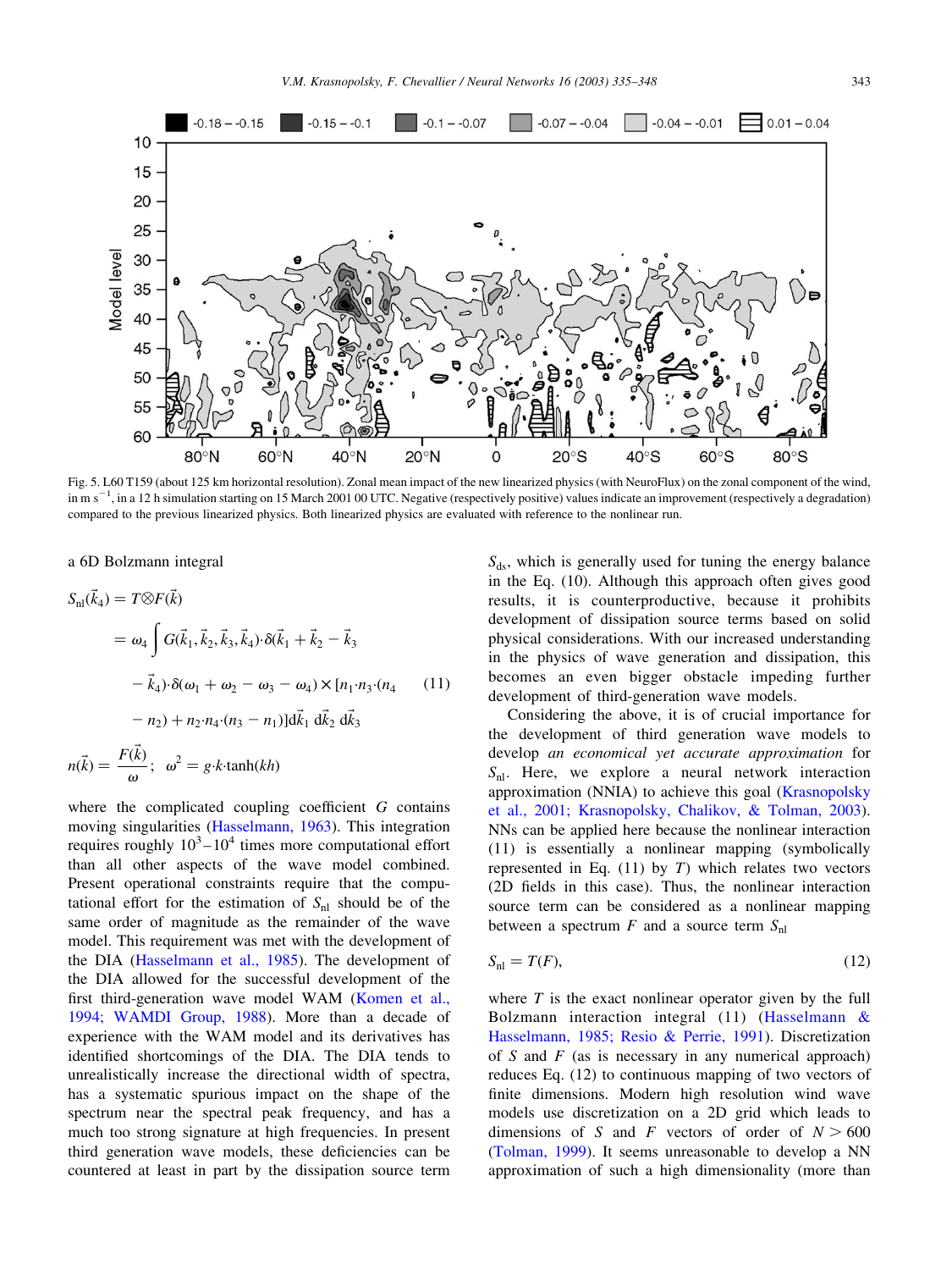<span id="page-9-0"></span>

Fig. 6. Graphical representation of the NNIA algorithm.

600 inputs and outputs). Moreover, such a NN will be grid dependent.

In order to reduce the dimensionality of the NN and convert the mapping (12) to a continuous mapping of two finite vectors independent on the actual spectral discretization, the spectrum  $F$  and source function  $S<sub>nl</sub>$  are expanded using systems of 2D functions each of which ( $\Phi_i$  and  $\Psi_a$ ) creates a complete and orthogonal 2D basis

$$
F \approx \sum_{i=1}^{n} x_i \Phi_i, \qquad S_{\rm nl} \approx \sum_{q=1}^{m} y_q \Psi_q,
$$
 (13)

where for  $x_i$  and  $y_a$  we have

$$
x_i = \iint F \Phi_i, \qquad y_q = \iint S_{nl} \Psi_q, \tag{14}
$$

where the double integral identifies integration over the spectral space. Because both sets of basis functions  ${\{\Phi_i\}}_{i=1,...,n}$  and  ${\{\Psi_q\}}_{q=1,...,m}$  are complete, increasing n and  $m$  in Eq. (13) improves the accuracy of approximation, and any spectrum  $F$  and source function  $S_{nl}$  can be approximated by Eq. (13) with a required accuracy. Substituting Eq. (13) into Eq. (12) we can get

$$
Y = T(X),\tag{15}
$$

which represents a continuous mapping of the finite vectors  $X \in \mathbb{R}^n$  and  $Y \in \mathbb{R}^m$ , and where T still represents the full nonlinear interaction operator. This operator can be approximated with a NN with  $n$  inputs and  $m$  outputs and k neurons in the hidden layer

$$
Y = T_{NN}(X). \tag{16}
$$

The accuracy of this approximation  $(T<sub>NN</sub>)$  is determined by  $k$ , and can generally be improved by increasing  $k$ .

To train the NN approximation  $T_{NN}$  of T, a training set has to be created that consists of pairs of vectors  $X$  and  $Y$ . To create this training set, a representative set of spectra  $F_p$  has to be generated with corresponding (exact) interactions  $S_{nl,p}$  using Eq. (11). For each pair  $(F, S_{nl})_p$ , the corresponding vectors  $(X, Y)$ <sub>n</sub> are determined using Eq. (14). These pairs of vectors are then used to train the NN to obtain  $T_{NN}$ .

After  $T_{NN}$  has been obtained by training, the resulting NN interaction approximation (NNIA) algorithm consists of three steps: (1) decompose the input spectrum,  $F$ , by applying Eq. (14) to calculate  $X$ ; (2) estimate Y from X using Eq. (16); and compose the output source function,  $S_{nl}$ , from  $Y$  using Eq. (13).

A graphical representation of the NNIA algorithm is shown in Fig. 6. Development of an actual NNIA requires the following steps: (1) select basis functions  $\Phi_i$ and  $\Psi_a$  and the number of each  $(n, m)$ ; (2) design a NN topology (number of neurons  $k$ ); (3) construct a representative training set; and (4) select training strategies.

| Table 4                             |  |
|-------------------------------------|--|
| RMSE statistics for 10,000 $S_{nl}$ |  |

|             | Mean RMSE | $\sigma_{\rm RMSE}$ | <b>Max RMSE</b> |
|-------------|-----------|---------------------|-----------------|
| DIA         | 0.0133    | 0.0111              | 0.104           |
| <b>NNIA</b> | 0.0068    | 0.0063              | 0.065           |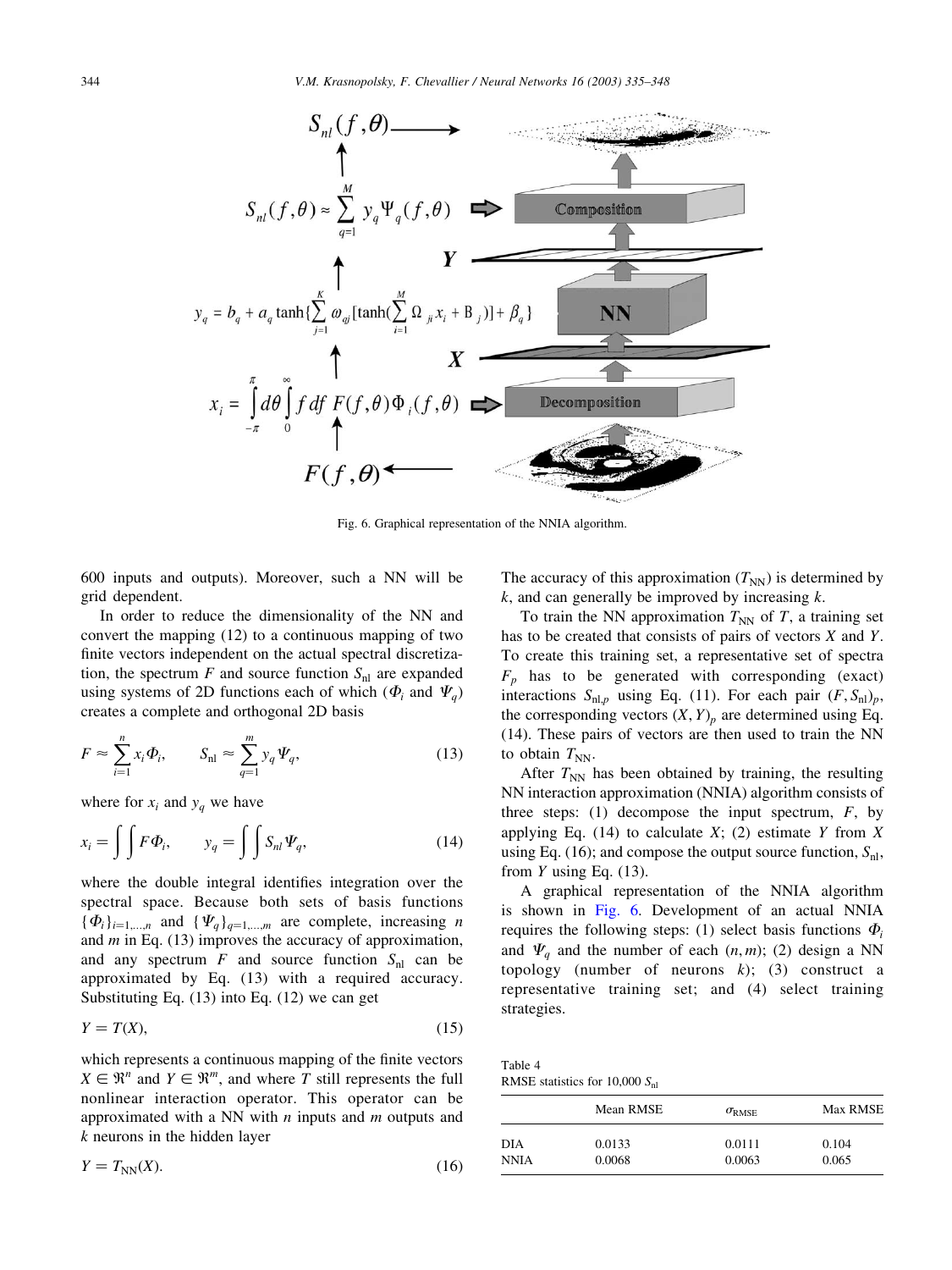

Fig. 7. RMSE as functions of frequency f and angle (averaged over entire test set). Dashed line-error of approximation (lower bound for all other errors). Solid line-DIA, line with squares-NNIA  $(n = 51 : k = 20 : m = 64)$ , and line with triangles-NNIA (51:30:64).

The first three points all have a significant impact on both accuracy and economy of a NNIA. Unfortunately, there is no pre-defined way to tackle these issues as mentioned in Section 2. It is therefore unavoidable that the development of a NNIA involves multiple iterations. The first requirement for a NNIA to be potentially useful in operational wave modeling is that the exact interactions  $S<sub>nl</sub>$  are closely reproduced for computational costs comparable to that of the DIA. The following shows the potential of this approach with the design of a simple ad hoc NNIA.

To address the basic feasibility of a NNIA, we have considered a NNIA to estimate the nonlinear interactions  $S<sub>nl</sub>(f, \theta)$  as a function of frequency f and direction  $\theta$  from the corresponding spectrum  $F(f, \theta)$ . Here we present the major results of this study to illustrate our approach [\(Krasnopolsky](#page-13-0) [et al., 2001a](#page-13-0)). To train and test this NNIA, we used a set of about 20,000 simulated realistic spectra for  $F(f, \theta)$ , and the corresponding exact estimates of  $S<sub>nl</sub>(f, \theta)$  [\(Van Veldder](#page-13-0) [et al., 2000\)](#page-13-0). Comparison of simulated spectra with spectra generated by the WAVEWATCH model ([Tolman, 1999;](#page-13-0) [Tolman & Chalikov, 1996\)](#page-13-0) shows that the approach, which we use for simulating spectra, allowed us to simulate reasonably realistic and complicated spectra describing a broad range of wave systems. Separate data sets have been generated for training and validation.

As is common in parametric spectral descriptions, we choose separable basis functions where frequency and angular dependencies are separated. For  $\Phi_i$  this implies:

$$
\Phi_i(f,\theta) \Rightarrow \Phi_{ij} = \phi_{f,i}(f)\phi_{\theta,j}(\theta) \tag{17}
$$

A similar separation is used for  $\Psi_q$ . Considering the strongly suppressed behavior of F and  $S<sub>nl</sub>$  for  $f \rightarrow 0$ , and the quickly decreasing asymptotic behavior for  $f \rightarrow \infty$ , generalized Laguerre's polynomials [\(Abramowitz & Stegun,](#page-12-0) [1964](#page-12-0)) are used to define  $\phi_f$  and  $\psi_f$ . Considering that no directional preferences exist in  $F$  and  $S<sub>nl</sub>$ , Fourier decomposition is used for  $\phi_\theta$  and  $\psi_\theta$ . The number of base functions is chosen to be  $n = 51$  and  $m = 64$  to keep the accuracy of approximation for F on average better than 2% and for  $S_{nl}$  better than 5–6%. The number of hidden neurons was  $k =$ 30; which allows a satisfactory NN approximation of the mapping  $(15)$  using Eq.  $(16)$ .

[Table 4](#page-9-0) compares three important statistics for the source function RMS errors (with respect to exact solution) calculated using DIA and NNIA for 10,000 spectra (independent validation set). The NNIA is nearly twice as accurate as DIA.

Fig. 7 shows mean RMSE as functions of the frequency  $f$ (left) and the angle  $\theta$  (right). It also illustrates the improvement of the NNIA accuracy by increasing the number of neurons,  $k$ , in the hidden layer from 20 to 30. Numbers in [Table 4](#page-9-0) correspond to a NNIA with 30 neurons in the hidden layer (51:30:64).

And finally, Fig. 8 compares the DIA, NNIA, and exact algorithms in terms of the accuracy and computational efficiency. The current preliminary version of the NNIA algorithm is twice as accurate and only about five times slower than the DIA algorithm. In the current version of



Fig. 8. Comparison of the accuracy and computational efficiency of the DIA, NNIA, and exact algorithms. The horizontal time scale is logarithmic.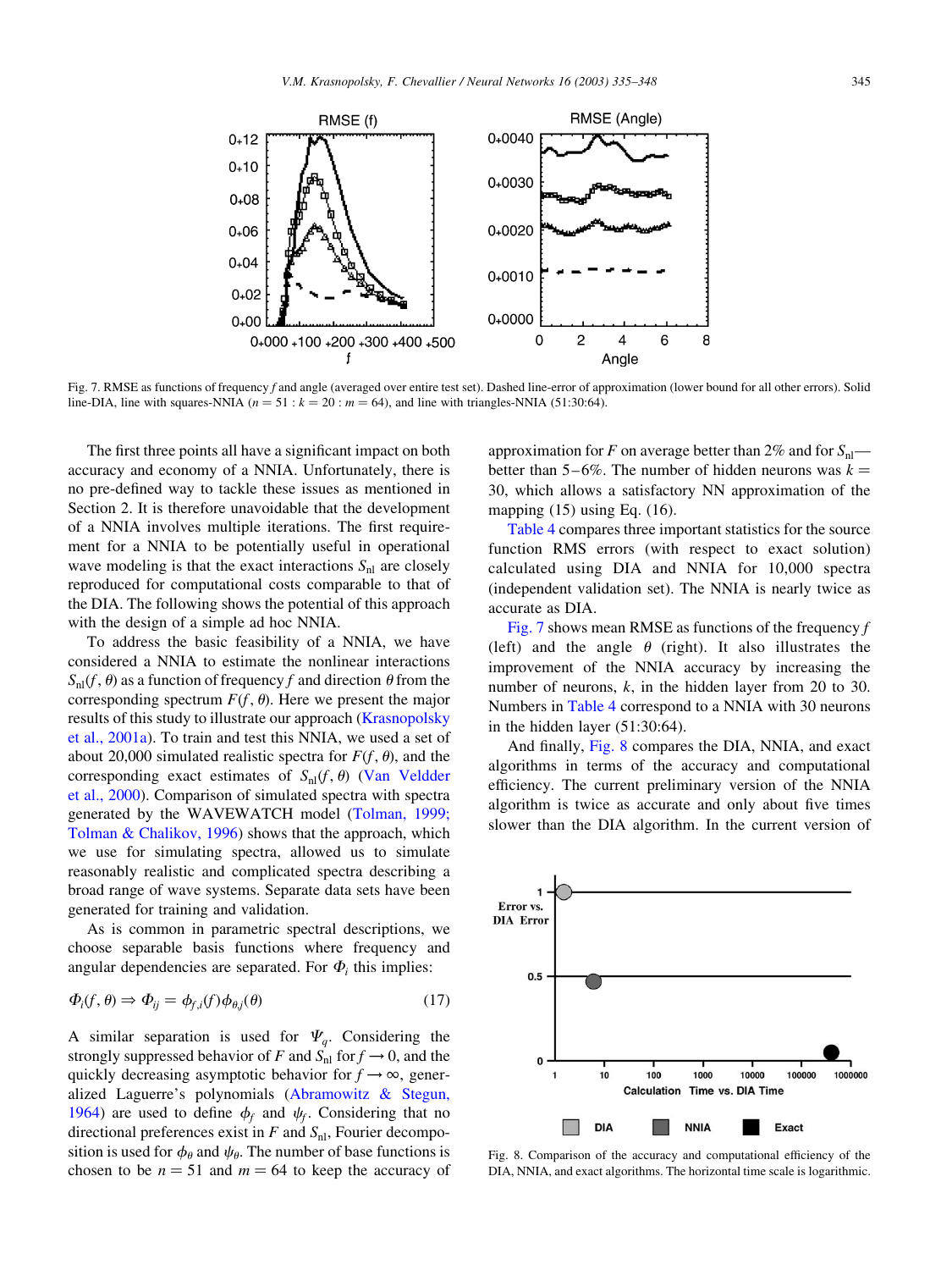the wind wave models, an algorithm that is up to 20 times slower than DIA can be accommodated; therefore, we still have enough room for further improving the accuracy of the NNIA. Considering that no optimization has yet been applied in the development of the NNIA composition and decomposition procedures, it appears reasonable to expect a final NNIA algorithm with computation requirements similar to DIA but with significantly higher accuracy.

## 5. Summary and discussion

In this paper we presented a recently emerged NN application developed by the authors for simplifying and accelerating time-consuming calculations in environmental numerical models using NN techniques. Parameterizations of physical, chemical, and biological processes, which occur at different scales, constitute an important class of such calculations. It is shown that, from a mathematical point of view, descriptions of such processes can usually be considered as continuous or almost continuous mappings (dependencies between two vectors). It is known that NNs are a generic tool for approximation of such mappings and, therefore, can be used for fast and accurate approximation of parameterizations of such processes. NNs can also easily provide analytical Jacobians. Because the NN Jacobian is computationally cheap, this approach is expected to be also very beneficial when used in 3D and especially in 4D variational data assimilation systems. We applied this approach to four specific problems associated with oceanic, atmospheric, and wave modeling.

The first and second applications considered in the paper deal with the oceanic equation of state, which is used for estimating the density and salinity of seawater in ocean circulation models. Separate NNs for density and salinity were developed using the UES as a basis. Although the estimation of density represents a forward problem, estimating salinity from the UES represents a complicated inverse problem, which has been very efficiently solved using the NN approach. The accuracy of the NN-generated densities and salinities were of the same order as those obtained directly from the UES itself. However, the time required to perform the calculations of density using the NN and the neural network Jacobian is several times less than that for UES. The time required for calculating salinity using the NN is several hundred times less than that required for the numerical inversion of the USE. Consequently, this approach has direct application to numerical ocean models where the equation of state must be estimated repeatedly. At NCEP, a NN equation for seawater density is currently used in an oceanic model.

In the third application, the NN approach was shown to successively handle the parameterization of infrared radiation in atmospheric models and to improve the tradeoff between speed and accuracy of such computation. In particular, the scheme described allows speeding up

the computational time by a factor of eight compared to the reference model, while not affecting the quality of the atmosphere simulations. Further improvements of the method include the use of a more accurate reference model in the training phase, such as that currently operational at ECMWF [\(Morcrette, Mlawer, Iacono, & Clough, 2001\)](#page-13-0). The high number of variables involved in this NN application made it necessary to develop original approaches, such as for the set-up of the training dataset. Also, the model computations are split into several modules, each one of them being parameterized by a specific NN. Despite this strategy, the NNs used are still very large, which affects the quality of the Jacobians, because it makes the training more difficult. Further increase of the vertical resolution, or the introduction of additional input or output variables, might further reduce the robustness of the model. This is an obvious limitation in the framework of the forecast models, which complexity constantly increases. However, the approach appears to be suitable for the variational assimilation, where other parts of the physics are very simplified and where the speed factor is crucial. Also, some other aspects of the radiation computation, such as the cloud horizontal heterogeneity, are crudely handled by forecast models and may benefit from NN parameterizations, as illustrated by [Faure et al. \(2001\)](#page-13-0).

The fourth application deals with the nonlinear wave– wave interactions in wind wave models. A prototype of the NN approximation for this interaction is presented in this work. The NNIA calculations of  $S<sub>nl</sub>$  are about five orders of magnitude faster than the exact computation. The NNIA calculations are twice more accurate than those from DIA (oversimplified approximation, which is currently used in the wind wave models) and require only 4–5 times more computational effort than the DIA calculations with less than 5% of this time spent in the actual NN part of the algorithm. Decomposition of the input spectra  $F$  and composing the source function  $S<sub>nl</sub>$  from the NN output accounts for the rest. This decomposition (i) significantly reduces the size of the NN and (ii) makes the approach practically independent on the model grid and resolution.

These four applications illustrate the strengths and limitations of the NNs for the application to the fast simulation of environmental processes. In the case of retrievals, as discussed by [Krasnopolsky \(1997\) and](#page-13-0) [Krasnopolsky and Schiller \(2003\),](#page-13-0) NNs compete with other statistical methods, and usually perform better than those. This is because NNs are able to optimize the statistical link between the inputs and the outputs, provided that a proper (i.e. diverse and regularly spread) training dataset is gathered. In the present case, a sufficiently accurate physically based direct model is usually available. The NNs are likely to be faster, but significant speed gains can also be obtained with more powerful computers, making other parameterizations affordable. Also, the purely statistical formulation of the NNs often makes the refinements of their simulations, like additional inputs and outputs, or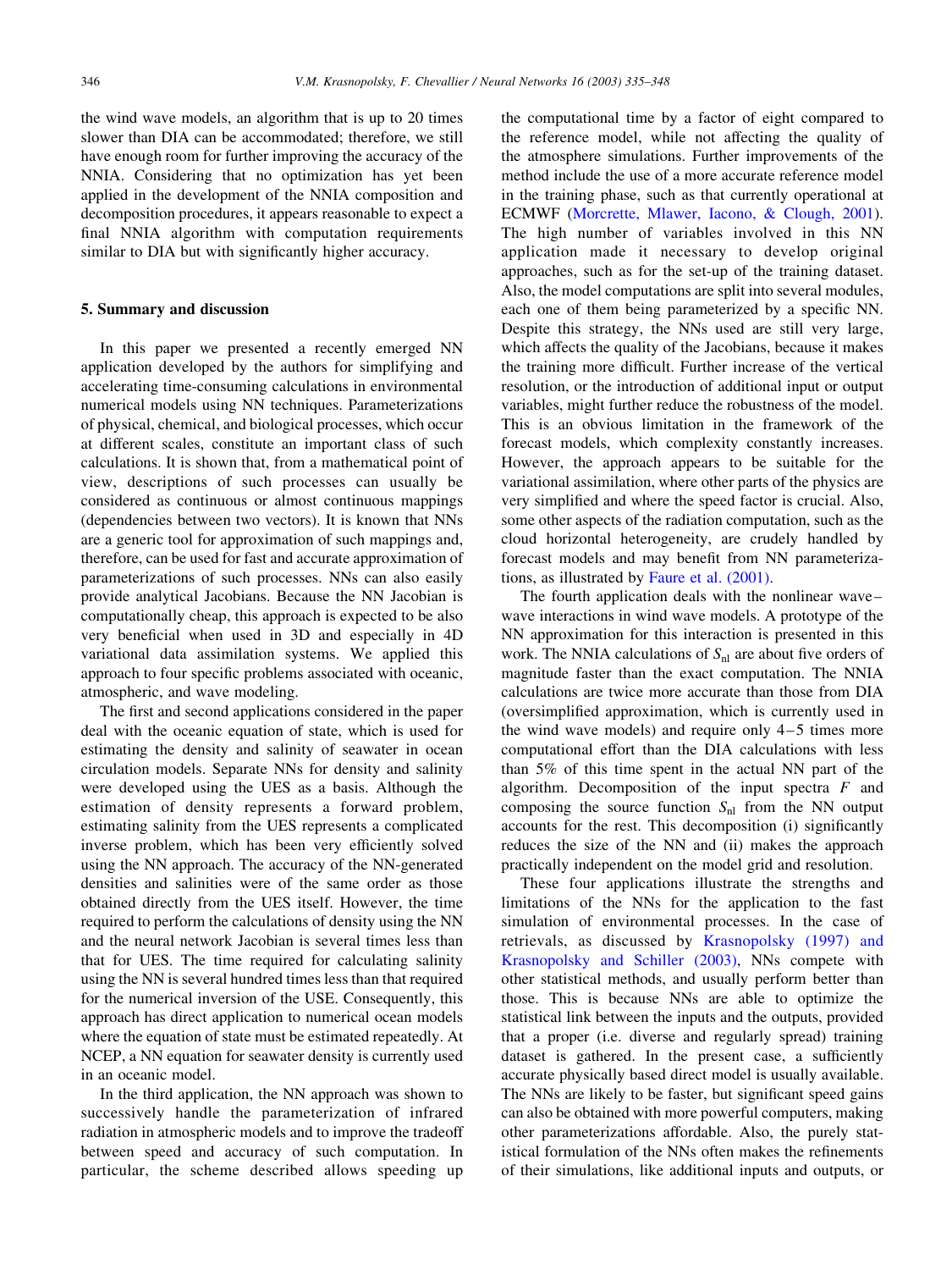<span id="page-12-0"></span>more complex physics, more difficult than with an explicit physics.

The simulation of environmental processes may involve a large number of inputs (i.e. several hundreds), which make the NN too complex and complicates the training. For this complexity problem, two possible solutions were developed and illustrated: the input and output vectors may be projected on a basis (e.g. the NNIA application) or a battery of smaller NNs may be used (e.g. infrared radiation application).

Finally, a cheap computation of Jacobian is one of the advantages of the NN approach. Using this Jacobian in a combination with the tangent–linear approximation can additionally accelerate calculations (e.g. the seawater density application). However, since the Jacobian is not trained, it is simply calculated through direct differentiation of a trained NN. For large NNs (e.g. infrared radiation application) the accuracy of the NN Jacobian may not be sufficient for using with the tangent–linear approximation. Several solutions can be offered for this problem. First, the mean Jacobian can be calculated and used (e.g. infrared radiation application). Second, the Jacobian can be trained if included as actual additional outputs in the NN or if trained as a separate additional NN. This solution, however, leads to an increase of the NN complexity or to additional time for the Jacobian calculations. Third, regularization techniques can be used to stabilize the Jacobians (Aires et al., 1999). For instance, the error (or cost) function, which is minimized in the process of the NN training, can be modified to accommodate the Jacobian. Mathematically speaking, the Euclidian norm, which is usually used for calculating the error function, should be changed to the first order Sobolev norm. With such a change the NN is trained to approximate not only the function (as with the Euclidian norm) but also the function's first derivatives. Therefore, a new error function  $E$  can be expressed as a superposition of a standard error function  $E_0$  and a Jacobian error function  $E_I$ 

$$
E_J = \sum_{i}^{N} \left( \frac{\partial F_{\text{NN}}}{\partial x_i} - \frac{\partial F_t}{\partial x_i} \right)^2
$$

where  $\partial F_t/\partial x_i$  is the first derivative's training value calculated from the exact function to be approximated. This solution does not change the number of the NN outputs; however, it may require more hidden neurons and may significantly complicate the minimization during the training since the complexity of the error function increases. As a consequence, the Jacobian modeling for large NNs remains an open issue. This reflects the fact that one way of improving the computational efficiency of a direct model is to degrade the quality of the derivatives, while keeping the direct model within a given noise.

NNs obviously provide powerful solutions for the simulation of environmental processes, but like any

other parameterization, their relevance needs to be regularly re-evaluated with respect to the particular computational and scientific contexts where they are developed and used.

## Acknowledgements

We thank M. Janisková, at ECMWF for providing the results of [Fig. 5](#page-8-0). We also thank D. Chalikov, D.B. Rao, and H. Tolman, at NCEP for their help and support in developing oceanic and wave NN applications.

#### References

- Abramowitz, M., & Stegun, I. A. (Eds.), (1964). Handbook of mathematical functions with formulas, graphs and mathematical tables. National Bureau of Standards.
- Aires, F., Schmitt, M., Chédin, A., & Scott, N. A. (1999). The weight smoothing regularization of MLP for Jacobian stabilization. IEEE Transactions on Neural Networks, 10, 1502–1510.
- Apel, J. R. (1987). Principles of ocean physics. New York: Academic Press, p. 145.
- Attali, J.-G., & Pagès, G. (1997). Approximations of functions by a multilayer perceptron: a new approach. Neural Networks, 6, 1069–1081.
- Chalikov, D., et al. (1998). Revisiting the question of assimilating temperature alone into a full equation of state ocean model. Ocean Modeling, 116, 13–14.
- Chalikov, D., Rao, D. B., Rivin, I., Krasnopolsky, V., & Grumbine, R. (2002). A multi-scale ocean forecast system for applications to global and regional domains. NCEP/NOAA Technical Note, OMB contribution No. 194, Washington DC, 130 pp.
- Chen, T., & Chen, H. (1995a). Approximation capability to functions of several variables, nonlinear functionals and operators by radial basis function neural networks. Neural Networks, 6, 904–910.
- Chen, T., & Chen, H. (1995b). Universal approximation to nonlinear operators by neural networks with arbitrary activation function and its application to dynamical systems. Neural Networks, 6, 911–917.
- Chéruy, F., Chevallier, F., Scott, N. A., & Chédin, A. (1996). A fast method using neural networks for computing the vertical distribution of the thermal component of the Earth radiative budget. Comptes Rendus de l'Académie des Sciences de Paris 322(S. IIb), 665-672. in French.
- Chevallier, F., Chédin, A., Chéruy, F., & Morcrette, J.-J. (2000a). TIGRlike atmospheric profile databases for accurate radiative flux computation. Quarterly Journal of the Royal Meteorological Society, 126, 761–776.
- Chevallier, F., Chéruy, F., Li, Z.X., & Scott, N.A (1998a). A fast and accurate neural network-based computation of longwave radiative budget application in a GCM. Proceedings of the American Meteorological Society Conference, Paris, France, 25–29 Mai 1998 (pp. 690–693).
- Chevallier, F., Chéruy, F., Scott, N. A., & Chédin, A. (1998b). A neural network approach for a fast and accurate computation of longwave radiative budget. Journal of Applied Meteorology, 37, 1385–1397.
- Chevallier, F., & Mahfouf, J.-F. (2001). Evaluation of the Jacobians of infrared radiation models for variational data assimilation. Journal of Applied Meteorology, 40, 1445–1461.
- Chevallier, F., Morcrette, J.-J., Chéruy, F., & Scott, N. A. (2000b). Use of a neural-network-based longwave radiative transfer scheme in the EMMWF atmospheric model. Quarterly Journal of the Royal Meteorological Society, 126, 761–776.